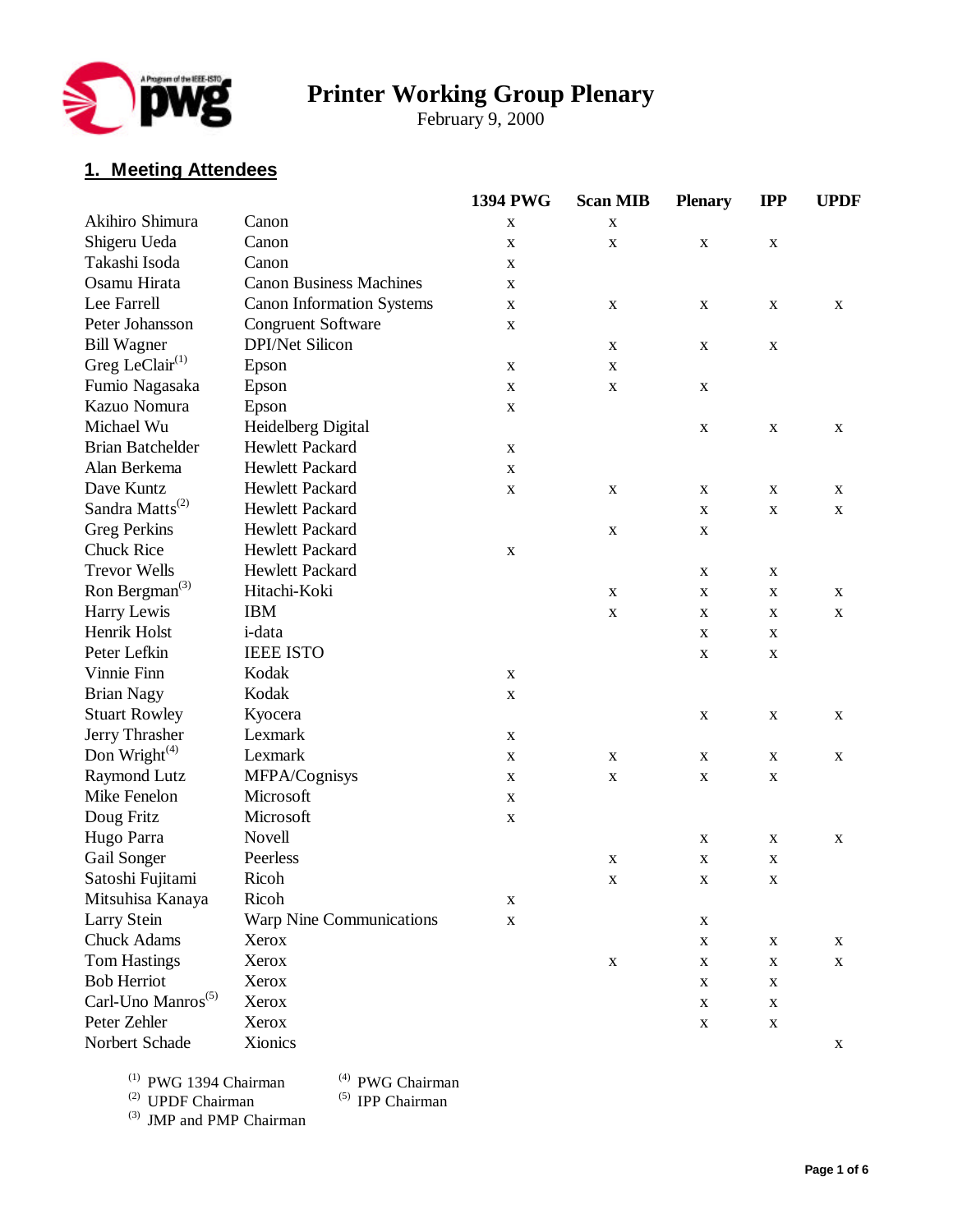## **2. Administrivia**

Don Wright provided the details for the next PWG meeting:

- April  $3-7$
- Shinjuku NS Building, 11th Floor
- Tokyo, Japan
- A few nearby hotels have been identified:
	- \* Tokyo Hilton Shinjuku
	- \* Keio Plaza Inter-Continental
	- \* Century Hyatt
	- \* Park Hyatt
	- \* Shinjuku Prince
	- \* Shinjuku Washington

He also referenced the 2000 schedule for future PWG meetings:

| New York                   |
|----------------------------|
| San Francisco/Vancouver BC |
| Chicago                    |
| Hawaii                     |
| San Diego/Phoenix/Tucson   |
|                            |

Don asked the group about shifting the December meeting— probably earlier— to avoid the conflict with the IETF session. For those PWG members that attend the full week of IETF activity, the conflict is very undesirable. After a brief discussion, it was decided that the meeting would be changed to December 4-8. It will remain in the San Diego area.

Raymond Lutz requested the group to also shift the October meeting to avoid the conflict with the MFPA annual Integrated Office Conference (IOC). The idea of giving the PWG members some reciprocal benefit for changing the meeting was mentioned. One person suggested free— or at least discounted admission to the conference, but Raymond was not able to commit. After some discussion, Raymond suggested that a vote should be taken.

MOTION: Pete Zehler moved that the October meeting be moved to Boston to coincide with the MFPA IOC Conference.

Peter noted that the IPP/1.1 Interoperability Bake-off might be held around the September/October timeframe. In that case, the IPP group might not attend the PWG session. It was also suggested that if the October meeting shifted to Boston, it would be sensible to move the Hawaii meeting to January 2001.

VOTE: 8 votes in favor, no votes against. The motion passes.

As a result of the changes agreed to by the group, the new PWG meeting schedule is:

| May 15-19 | New York                   |
|-----------|----------------------------|
| Jul 10-14 | San Francisco/Vancouver BC |
| Sep 11-15 | Chicago                    |
| Oct 23-27 | <b>Boston</b>              |
| Dec $4-8$ | San Diego/Phoenix/Tucson   |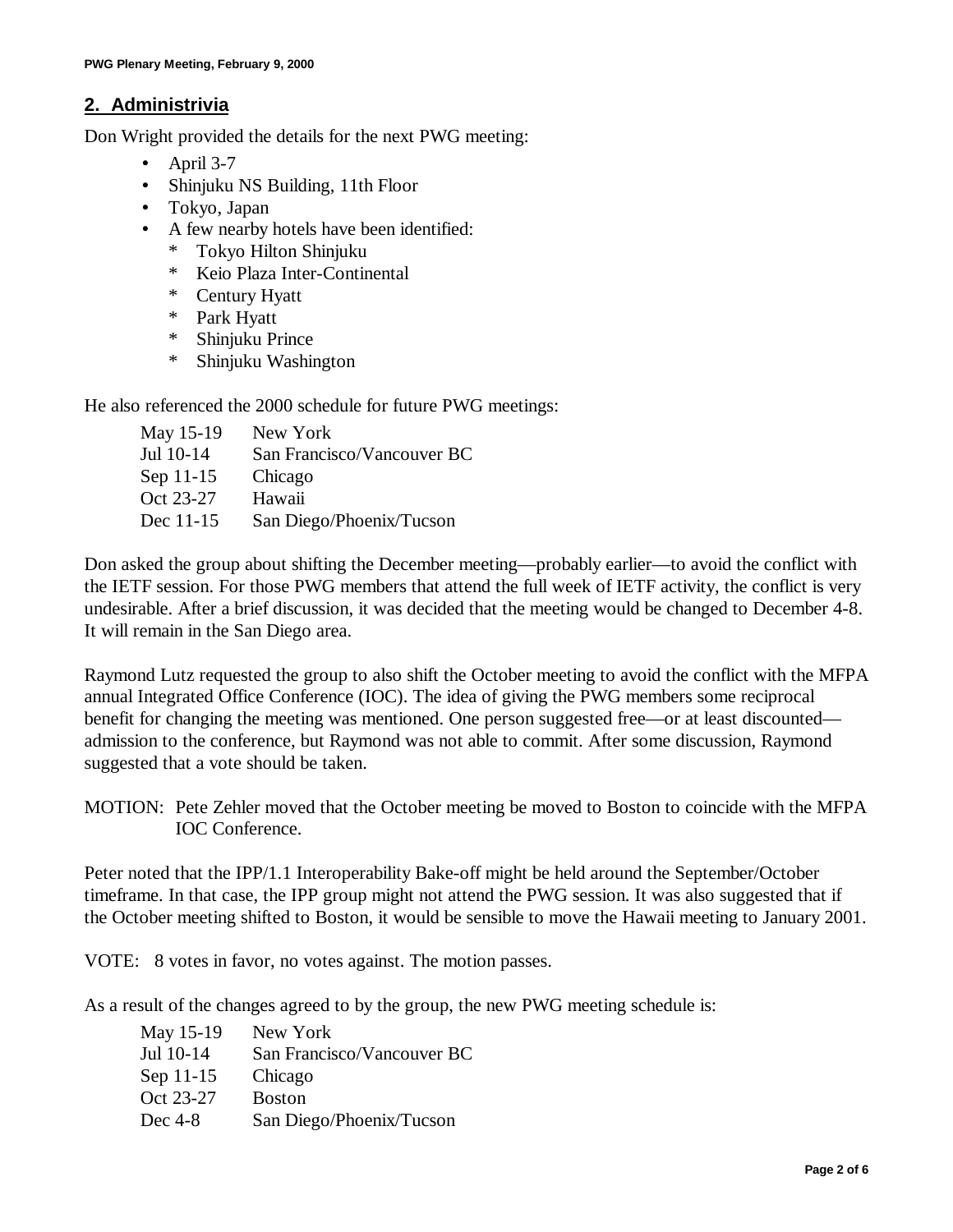### **3. Status Reports**

Each of the Project Chairs (or appointed spokesperson) provided a brief status of the individual projects.

# **3.1 Printer MIB Project (PMP)**

Ron Bergman said that the Printer MIB is still waiting on the Host Resources MIB progress. Although it was previously reported that the HR MIB would go to final call, no contact from the group leader has been received about further progress.

Ron also reported that a few Textual Convention names and various Alert names have been changed from the previous version of the Printer MIB. Ron has provided justification for these changes, although no formal complaints have yet been received about "breaking" previous implementations.

# **3.2 Finisher (FIN) MIB Project**

No status change. The Finisher MIB status is still waiting for progress on the Printer MIB (which is waiting on the HR MIB.)

## **3.3 Scanner MIB**

Ron Bergman said that a presentation on the MFP MIB and Scanner MIB was given on Tuesday afternoon. The MFPA would like to coordinate more closely with the PWG in the future on the various MIB development efforts they are pursuing. Bill Wagner will attend the Tokyo meeting and will be available for discussing the Scanner MIB with any other company representatives that are interested.

#### **3.4 Internet Printing Protocol (IPP) Project**

"Relations with the IETF have gone from bad to worse, evidently." Carl-Uno Manros has received no information from Keith Moore (IETF Applications Area Director) about the progress of the IPP draft documents. Ned Freed will be replacing Keith as Area Director this year. Carl-Uno will try to contact Ned about the (lack of) progress of the IPP documents. There is some concern that if the IPP/1.1 documents continue to be delayed, it could impact the details of the next Bake-off.

There has also been no response from the IESG about the status of the IPP EXT Birds of a Feather session. It is not yet known whether the group will be granted official IETF Working Group status in time for the March IETF Plenary. Carl-Uno says that if this is not resolved soon, he will attempt to schedule an IPP WG meeting instead.

Carl-Uno also reported that the QualDocs group has not yet been granted official WG status. Richard Shockey, the leader of that effort, strongly believes that it will happen.

# **3.5 Universal Printer Description File Format (UPDF) Project**

Sandra Matts reported that progress on the User Interface had been made at the previous meeting. The group had also made various modifications to the XML tree node hierarchy. Topics for this week's meeting include constraints, paper handling, and fonts.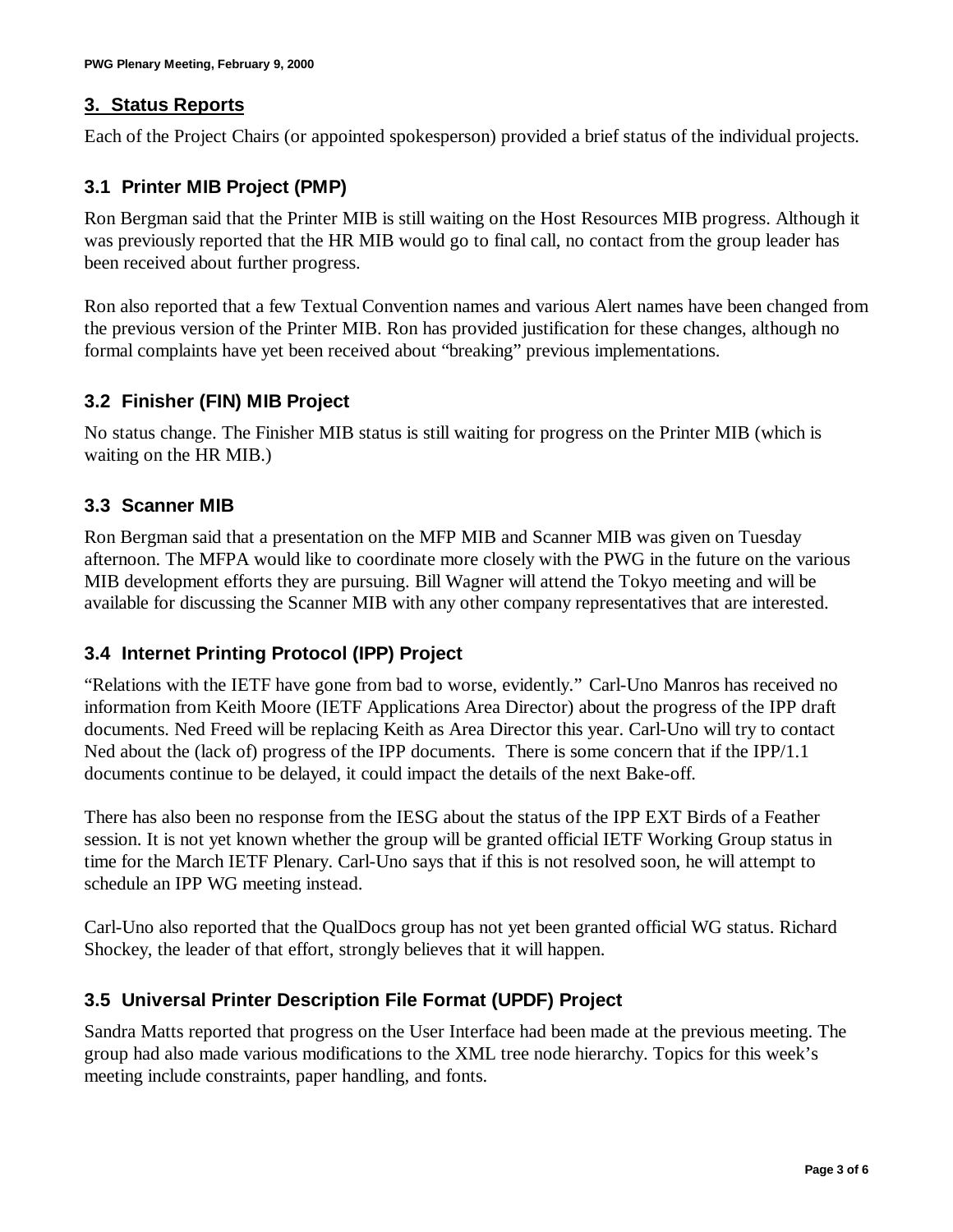## **3.6 1394 PWG**

Lee Farrell said that the IEEE New Standards Committee (NeSCom) group has informed Greg LeClair that the Project Authorization Request (PAR) has now been approved. The specification document that the 1394 PWG group has been working on will be called IEEE 1394.3. During the session earlier in the week, the group reviewed the latest draft for final edits. One remaining issue was discussed and determined unnecessary for inclusion in the specification prior to submission for balloting.

The meeting concluded with agreement on all outstanding issues that had been identified by the group. They voted to submit the next draft of the document (which will include the various edits agreed upon during the meeting) to the IEEE balloting process.

Because of the conflict with the 1394 TA meeting schedule, the 1394 PWG group has decided not to meet in Tokyo in April.

Don Wright informed the group that Greg LeClair told him that the 1394 PWG group will plan to attend the New York meeting in May to discuss the creation of a Profile and/or Implementer Guide.

#### **4. Meeting Arrangements**

Peter Lefkin of the IEEE ISTO presented the status of his organization's progress on arranging the PWG meetings for May and July. The IEEE-ISTO has established national contacts with Marriott, Sheraton, Embassy Suites, and other hotels.

Initial investigations show hotel prices at around \$250 for New York in May. Similar prices are also being quoted for July in San Francisco.

Peter said that although they have made initial contact with a hotel in Chicago about the September meeting, he did not yet have any price information details to report.

He listed 23 companies that have paid for PWG membership, providing a total of \$20,000 to the IEEE-ISTO:

Charter Members Members Axis Communications AB NetSilicon Canon, Inc Peerless Corel Corporation Eastman Kodak Company Easy Software Products Epson Heidelberg Digital LLC Hewlett-Packard Hitachi Koki Imaging Solutions IBM i-data Printing Systems Kyocera Lexmark Niigata Canotec Co., Inc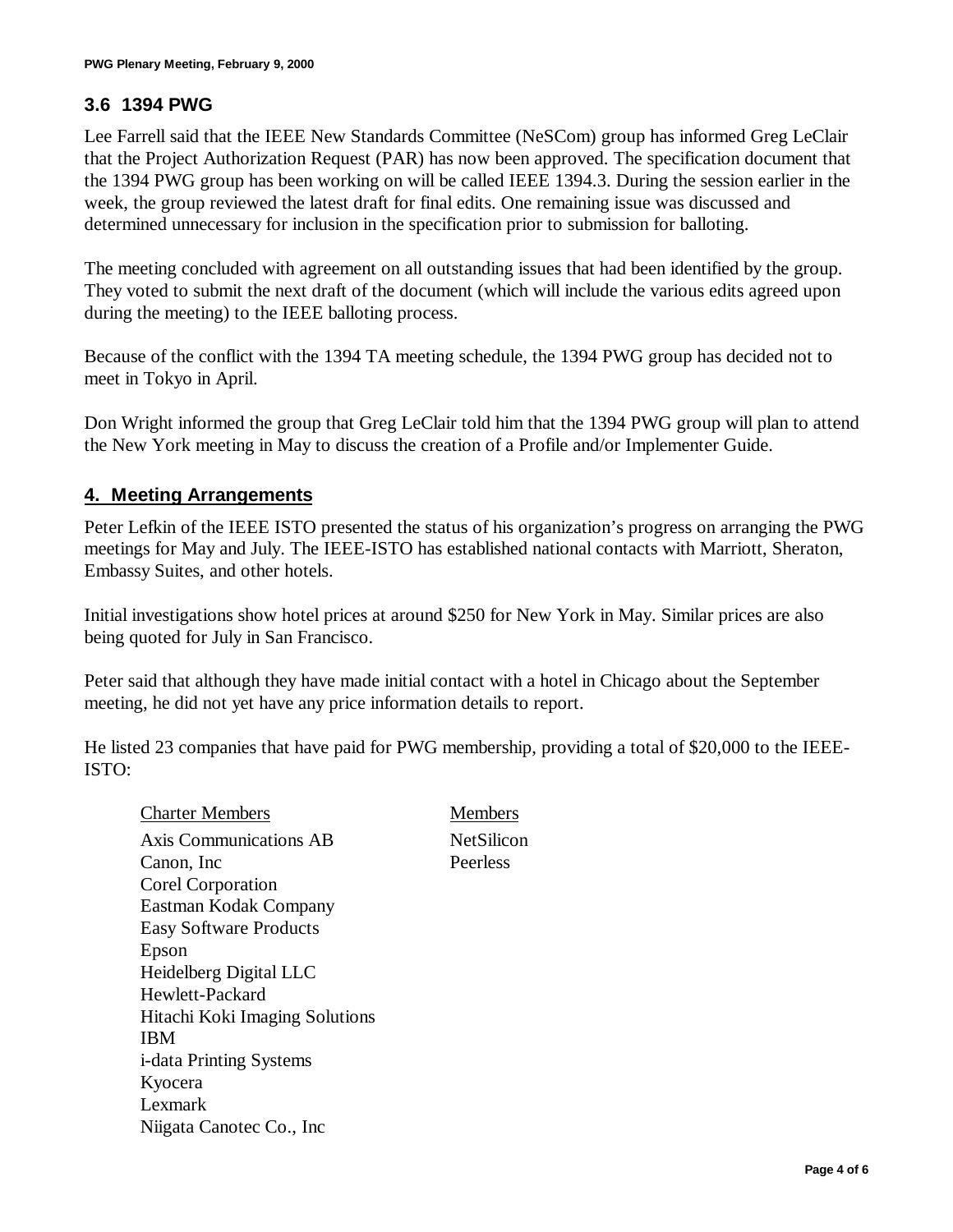Northlake Software, Inc QMS, Inc. Qmaster Software Solutions, Inc. Sharp Warp Nine Engineering Xerox Corporation Xionics Document Technologies, Inc.

## **5. Print on Demand Initiative (PODi)**

Don Wright told the group that the PODi organization is developing a standard called Personalized Print Markup Language (PPML). It is an XML-based standard that provides object level addressability and reusability of print objects. It also provides a means of utilizing content from multiple sources to provide layout with variable content data for things like:

- Transactions
- Step and Repeat Cards
- Customized brochures
- Presentation material with repeated elements

Participants in PODi include:

| Adobe                  | Minolta         |
|------------------------|-----------------|
| Agfa                   | <b>NexPress</b> |
| Barco                  | Nimblefish      |
| EFI                    | Océ             |
| <b>Hewlett Packard</b> | Pageflex        |
| Hitachi Koki           | <b>Scitex</b>   |
| <b>IBM</b>             | Tektronix       |
| Indigo                 | Xerox           |
| Lexmark                |                 |

According to Don, the specification is only available to organization members. Membership in the PODi organization is \$20,000 per year for General Membership and up to \$5,000 (depending on gross sales) for Associate Membership. Please see www.podi.org for additional information.

#### **6. PWG Document Templates**

It has been suggested that standard templates should be developed and made available for inclusion in future PWG/IEEE-ISTO documents. Don said that several paragraphs have already been written and agreed with the IEEE-ISTO. They will be made available to the group from the PWG website.

The PWG has agreed to use .pdf files as the general distribution format, but agreements on the form and content of the documents still need to be established. It was suggested that a small subgroup should be established to focus on developing a suggested document style and content template for future PWG documents.

Volunteers for this effort include Tom Hastings, Carl-Uno Manros, Lee Farrell, and Don Wright. They will report on their preliminary results at the next meeting.